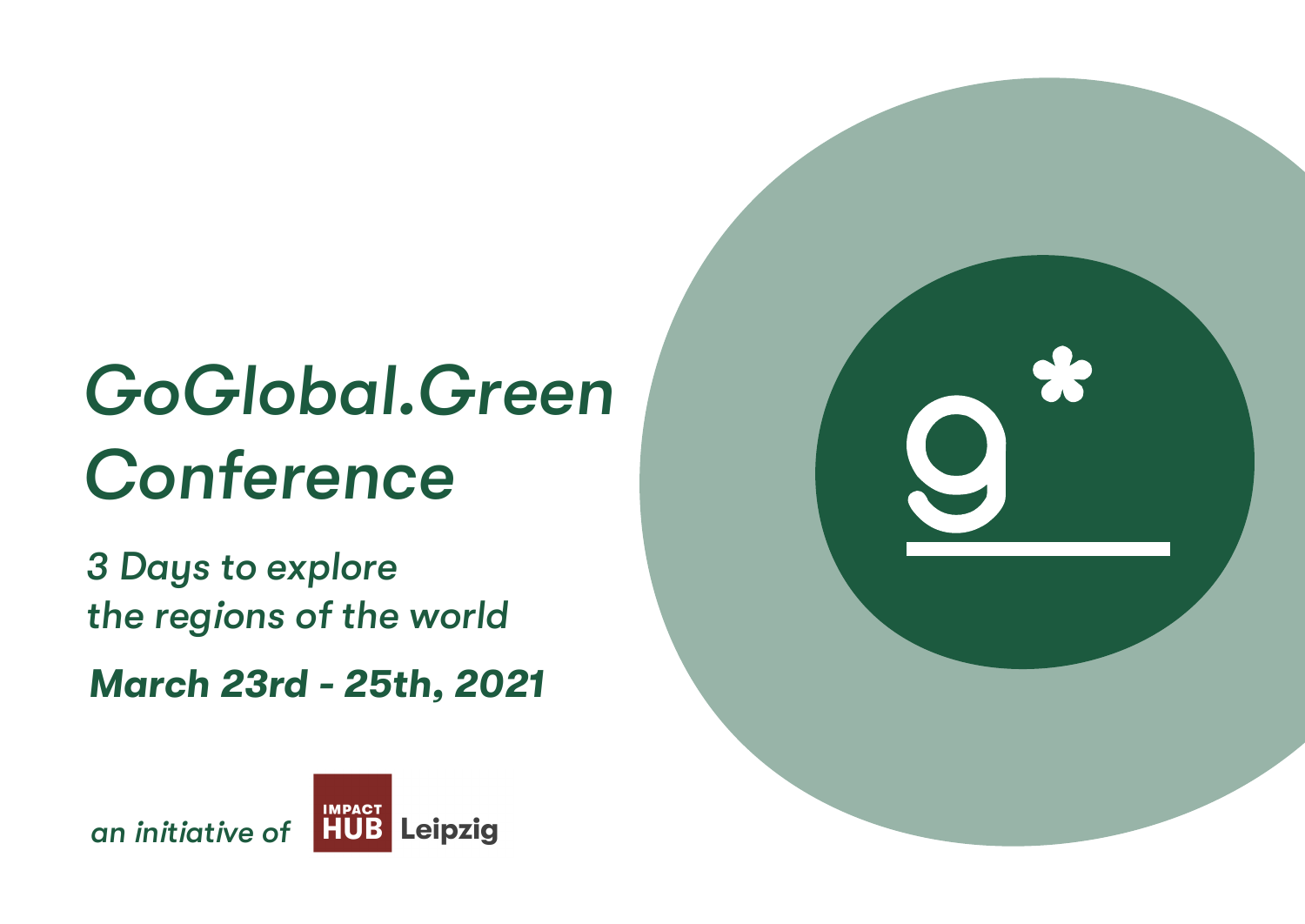





### *Come join us to scale success and increase impact!*





## *GoGlobal.Green Conference brings together impactful ventures and the world's premier destinations to facilitate both sustainable growth and actions towards the 17 United Nations Sustainable Development Goals (SDGs).*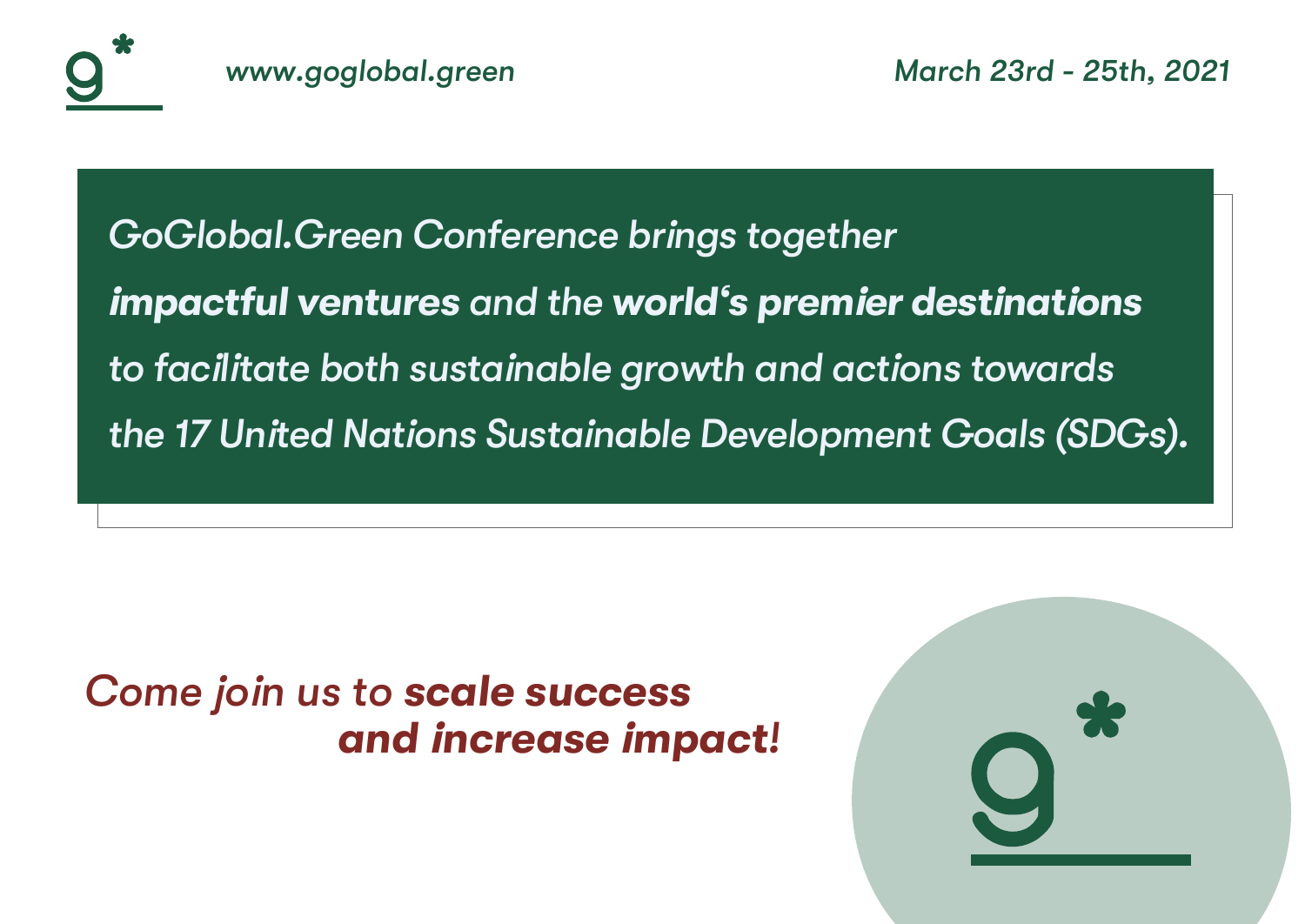



# *The GoGlobal.Green conference*







will focus on different markets: *March 23rd* **Asia & Pacific** *March 24th Europe & Africa March 25th The Americas*

#### Check out the full program *on www.goglobal.green*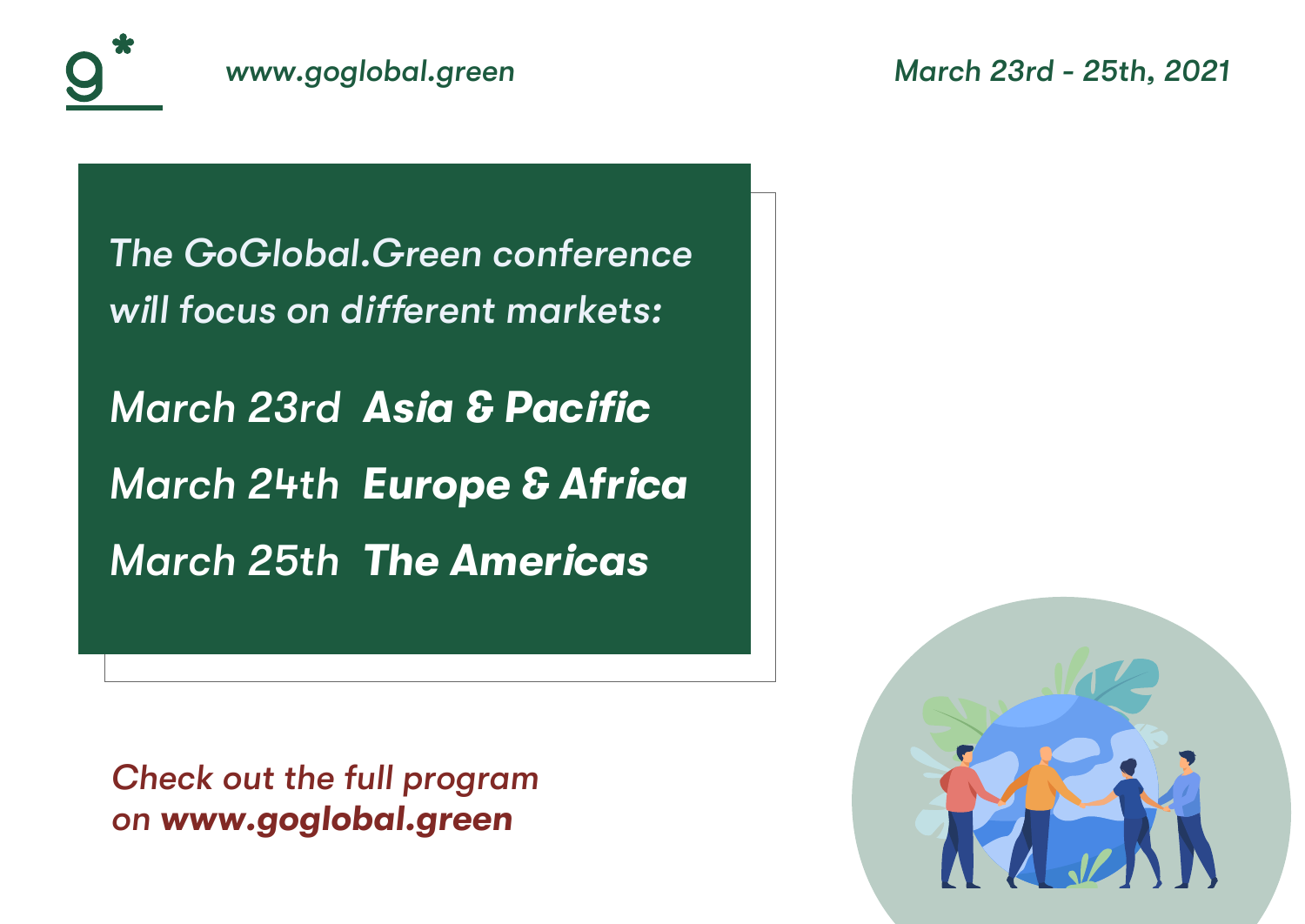



### *[Apply as a venture](https://docs.google.com/forms/d/1PfgLR9-NVgz8NgG7GKnWaL48JUGhsmXcbbzIKKNE-IQ/edit?usp=sharing)* for free by filling out our form!



### Through our online platform the conference showcases *extraordinary keynotes and best practices, deep dive presentations covering expansion and market entry needs as well as one-on-one sessions for matchmakings.*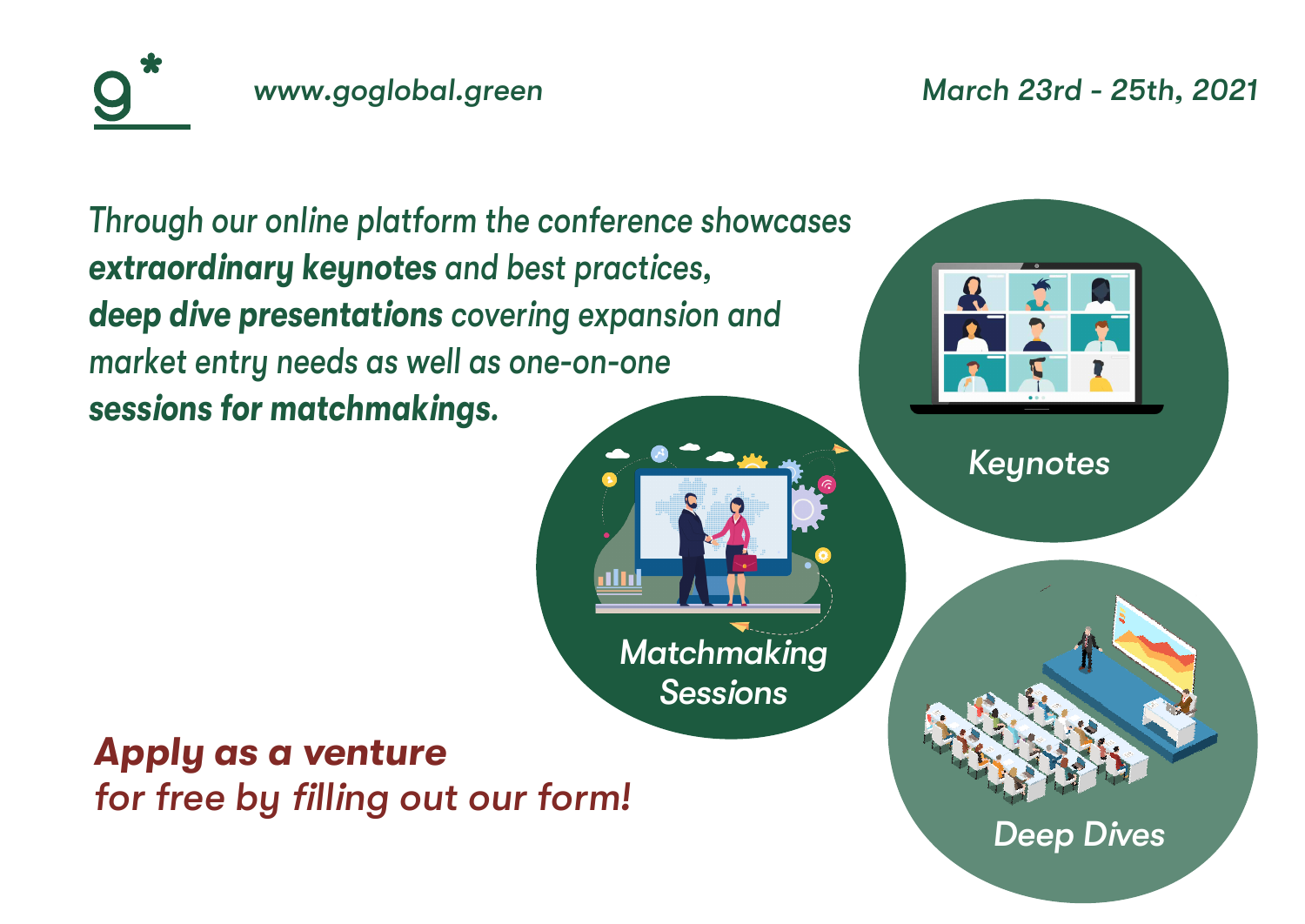





*At the GoGlobal.Green Conference, we invite regions from all over the world to show you what makes them tick, what makes them special, and how they support new ventures in entering their market.*

*We strive to make this a value adding event for all sides and therefore will admit handpicked ventures – free of charge!*

### Please fill in our *[form](https://forms.gle/MxesaJfQZ5aAJpWLA) and get exposure in our conference!*



### *Want to participate with your venture? You have a company that is interested in exploring new markets? You act local, but your solution should go global?*